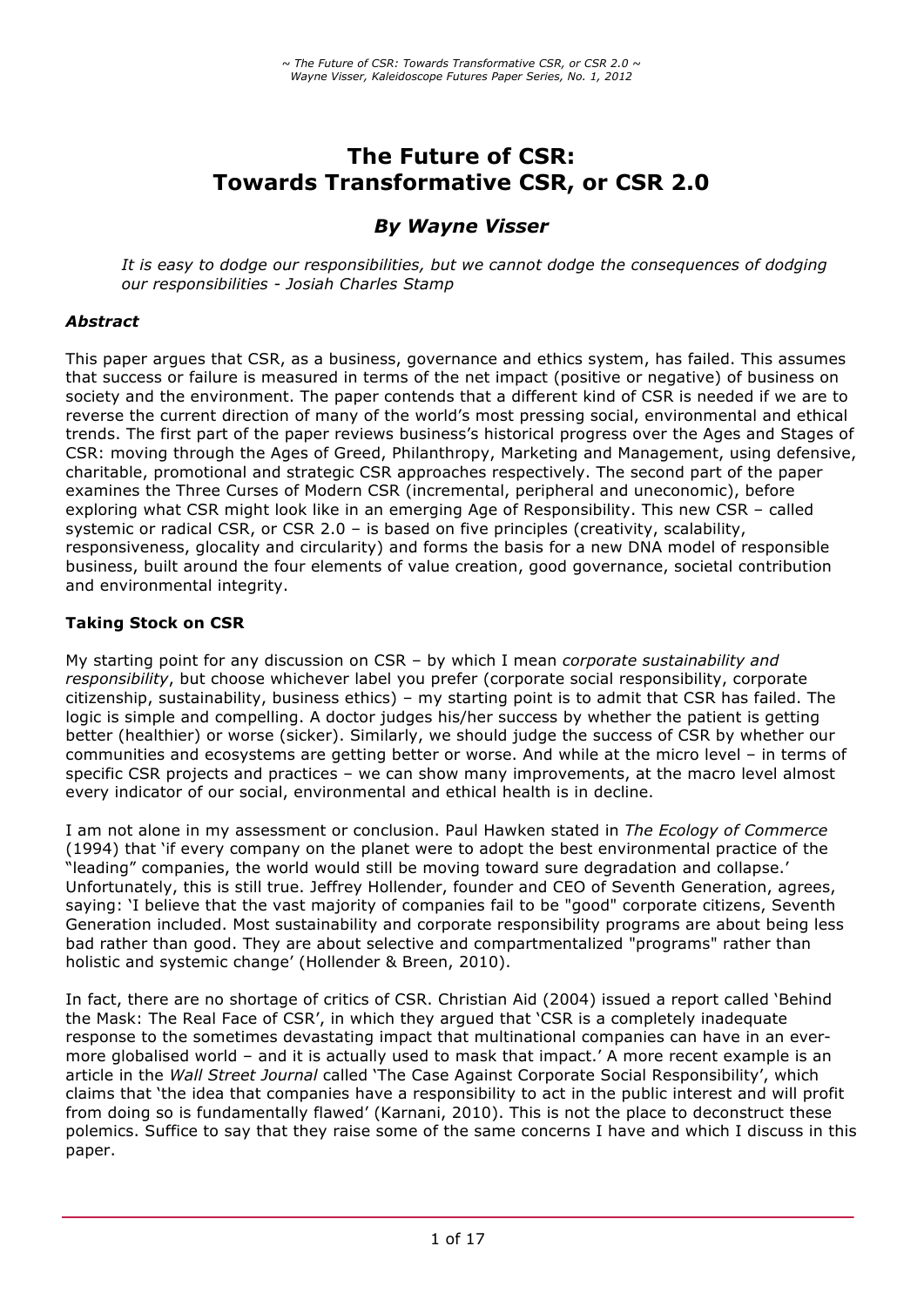There are a number of ways to respond to my assertion that CSR has failed. One is to disagree with the facts and to suggest that things are getting better, not worse, as do the likes of Bjørn Lomborg in his *Skeptical Environmentalist* (2001). I find the overwhelming evidence to the contrary, which is widely available from credible sources like the United Nations and Transparency International, both compelling and convincing<sup>1</sup>. Second, you might argue that solving these complex social, environmental and ethical problems is not the mandate of CSR, nor within its capacity to achieve. Certainly, business certainly cannot tackle our global challenges alone, but unless CSR is actually about *solving* the problems and *reversing* the negative trends, what is the point?

# **The Ages and Stages of CSR**

The impotence of CSR in the face of more systemic problems has been nowhere more evident than in the global financial crisis. I have argued elsewhere that the global financial crisis represents 'a multi-level failure of responsibility – from the individual and corporate level to the finance sector and entire capitalist system' (Visser, 2010). Underlying this failure of responsibility lies a cancer of greed that has corrupted our business systems, governance and ethics, particularly in our Western economies.

However, it would be unfair and inaccurate to characterise all business activity as motivated by greed. Rather, it is my contention that the evolution of business responsibility can be best understood in terms of five overlapping ages – the Ages of Greed, Philanthropy, Marketing, Management and Responsibility. I believe that each of these ages typically manifests a different stage of CSR, namely Defensive, Charitable, Promotional, Strategic and Systemic CSR respectively. Furthermore, companies tend to move through these ages and stages, although they may have activities in several modes at once. Table 1 briefly outlines each Age. Furthermore, they can be described as follows.

| <b>Economic</b><br>Age | <b>Stage of</b><br><b>CSR</b> | <b>Modus Operandi</b>                 | Key<br><b>Enabler</b>   | <b>Stakeholder Target</b> |
|------------------------|-------------------------------|---------------------------------------|-------------------------|---------------------------|
| Greed                  | Defensive                     | Ad hoc                                | Investments             | Shareholders,             |
|                        |                               | interventions                         |                         | government & employees    |
| Philanthropy           | Charitable                    | Charitable<br>Communities<br>Projects |                         |                           |
|                        |                               | programmes                            |                         |                           |
| Marketing              | Promotional                   | Public relations                      | Media                   | General public            |
| Management             | Strategic                     | Management                            | Shareholders &<br>Codes |                           |
|                        |                               | systems                               |                         | NGOs/CSOs                 |
| Responsibility         | Systemic                      | <b>Business models</b>                | Products                | Regulators & customers    |

# *Table 1: The Ages and Stages of CSR*

The *Age of Greed* is characterised by *Defensive CSR* in which all corporate sustainability and responsibility practices – which are typically limited are undertaken only if and when it can be shown that shareholder value will be protected as a result. Hence, employee volunteer programmes (which show evidence of improved staff motivation, commitment and productivity) are not uncommon, nor are expenditures (for example in pollution controls) which are seen to fend off regulation or avoid fines and penalties.

*Charitable CSR* in the *Age of Philanthropy* is where a company supports various social and environmental causes through donations and sponsorships, typically administered through a Foundation, Trust or Chairman's Fund and aimed at empowering community groups or civil society organisations.

<sup>1</sup>  $1$  Consider, for example, the UN Millennium Ecosystem Assessment the TI Corruption Perceptions Index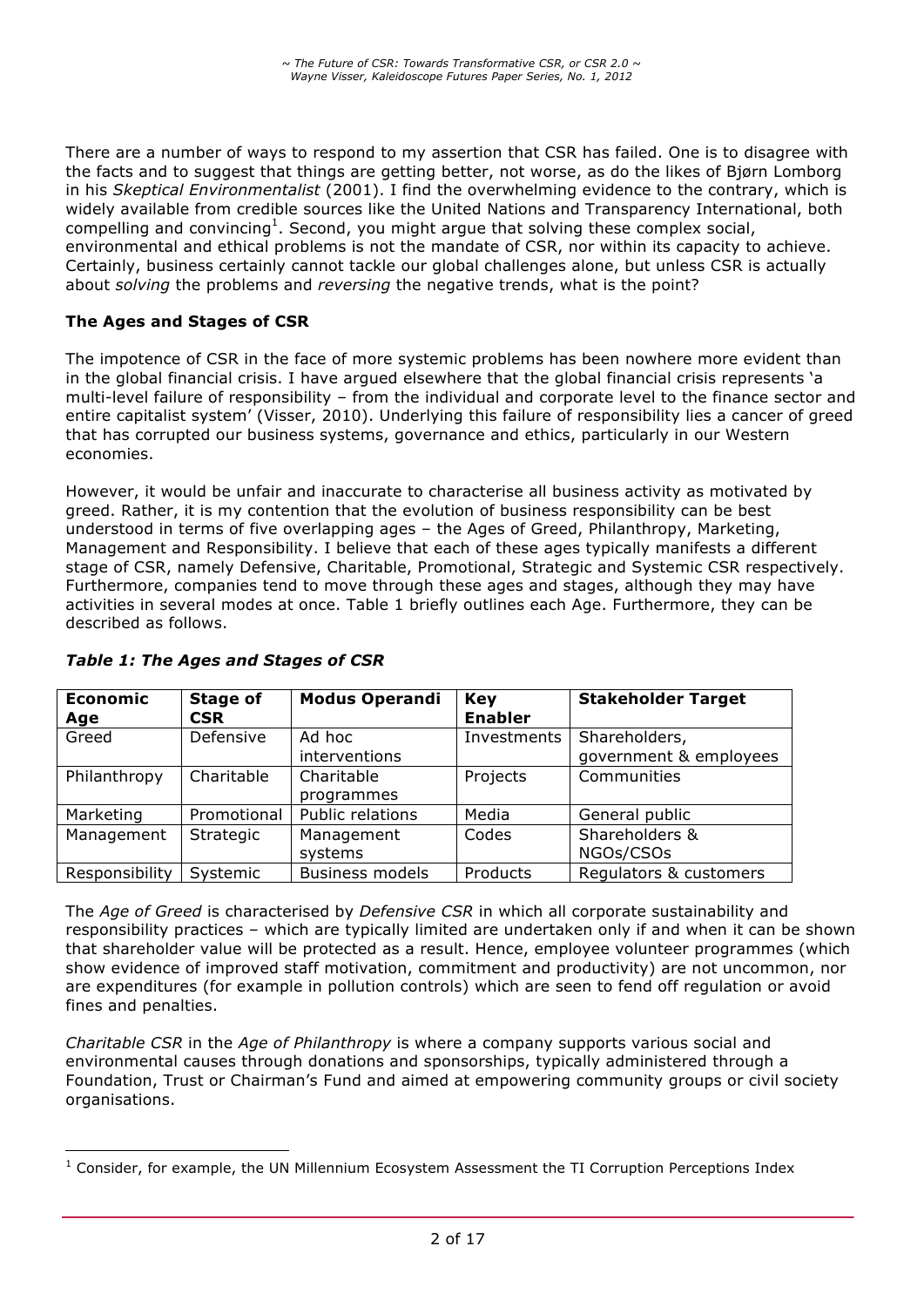*Promotional CSR* in the *Age of Marketing* is what happens when corporate sustainability and responsibility is seen mainly as a public relations opportunity to enhance the brand, image and reputation of the company. Promotional CSR may draw on the practices of Charitable and Strategic CSR and turn them into PR spin, which is often characterised as 'greenwash'.

*Strategic CSR*, emerging from the *Age of Management*, means relating CSR activities to the company's core business (e.g. Coca-Cola and water management), often through adherence to CSR codes and implementation of social and environmental management systems, which typically involve cycles of CSR policy development, goal and target setting, programme implementation, auditing and reporting.

Finally, *Systemic CSR* in the *Age of Responsibility* focuses its activities on identifying and tackling the root causes of our present unsustainability and irresponsibility, typically through innovating business models, revolutionising their processes, products and services and lobbying for progressive national and international policies.

Hence, while Strategic CSR is focused at the micro level – supporting social or environmental issues that happen to align with a company's strategy, but without necessarily changing that strategy – Systemic CSR focuses on understanding the interconnections in the macro level system (society, communities, economies and ecosystems) and changing a company's strategy to optimise the outcomes for this larger human and ecological system.

Ideally, therefore, businesses should make the journey to Systemic CSR in the emerging Age of Responsibility, building on each previous stage of maturity. If on the other hand companies remain stuck in any of the first four stages, our ability to turn the tide on the environmental, social and ethical crises that we face will be seriously compromised. Simply put, CSR will continue to fail.

# **Failures of Modern CSR, or CSR 1.0**

But why is CSR failing in the first four modes? I believe this can be explained the three 'curses', or fundamental failings, of modern CSR.

| <b>Failures</b>           | <b>Nature of the Failing</b>                                                                                                                                          |
|---------------------------|-----------------------------------------------------------------------------------------------------------------------------------------------------------------------|
| Peripheral<br><b>CSR</b>  | CSR has remained largely restricted to the largest companies, and mostly<br>confined to PR, or other departments, rather than being integrated across<br>the business |
| Incremental<br><b>CSR</b> | CSR has adopted the quality management model, which results in<br>incremental improvements that do not match the scale and urgency of the<br>problems                 |
| Uneconomic<br><b>CSR</b>  | CSR does not always make economic sense, as the short-term markets still<br>reward companies that externalise their costs to society                                  |

# *Table 2: The Curses of Modern CSR, or CSR 1.0*

#### *Peripheral CSR*

The first of these curses is the *Curse of Peripheral CSR*. Using BP as an example, here is a company with a long and mostly proud history, contributing highly useful products to society and practicing CSR management. Leaving the safety and environmental disasters aside for a moment, BP has made serious commitments to sustainability and responsibility and achieved a great deal in terms of measurable improvements in its safety, health, environmental, labour and human rights performance. And yet for all their flagship leadership in the Age of Management, we see that CSR has remained on the periphery. BP has not gone 'beyond petroleum'; quite the opposite in fact.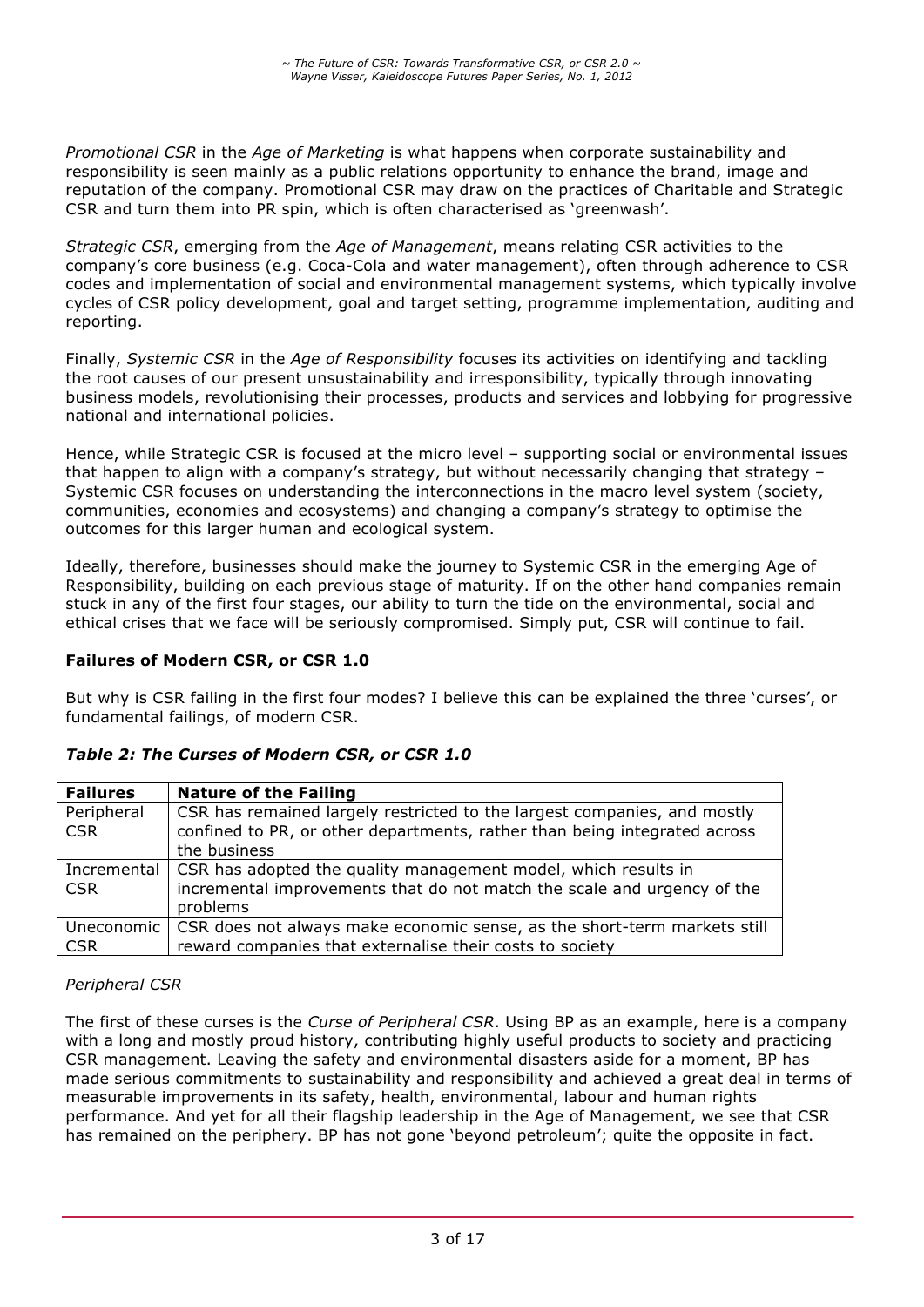It is the same for almost all companies practicing CSR. At worst – and I see this especially in developing countries that are stuck in the Philanthropic or Promotional CSR mode – CSR sits in a public relations, marketing, corporate affairs or human resources department. It is an 'add-on', explicitly used to improve brand equity or the company's reputation. At best – and more common in developed countries and among subsidiaries of multinationals – we see companies practicing Strategic CSR, trying to align CSR activities with their industry impacts, or embedding CSR through management systems. Even so, they completely fail to change the strategic direction or core business of the company, or the harmful effects of its processes, products and services.

What BP and Enron and virtually every other leader in the Ages of Marketing and Management have in common is not the deliberate intention to mislead (although there are clear examples of this too), but rather a corporate culture – supported by a system of narrow institutional performance incentives, short-term market pressures and perverse economic measures of progress – that remains essentially in conflict with the objectives of sustainability and responsibility. When a tradeoff has to be made between financial profitability and ethical standards, the choice is clear, irrespective of carefully crafted codes of practice on the boardroom wall. If there is a tug-of-war between economic growth and environmental impacts, the winner is clear, despite any number of ISO 14001 certificates. If customer demand for cheap products is at odds with fair labour conditions, consumerism triumphs over the needs of powerless workers in the supply chain from some far-flung land.

Once again, examples are not hard to find. In July 2010, Marlboro cigarette manufacturer Philip Morris International acknowledged 'serious concerns' after Human Rights Watch found 72 cases of child labour in a remote region of Kazakhstan – with children as young as 10 in dismal conditions picking tobacco destined for the global company. Similarly, the UK retailer Poundland was recently exposed for sweatshop activities, when a boy of seven was found to be working 100 hours a week in an Indian factory, earning just 7p an hour to make napkin rings for the cut-price chain.

CSR has remained peripheral in another way. It hardly ever extends beyond the large, high-visibility branded companies in any country. All the CSR indexes and rankings, the CSR codes and standards, the CSR reports and audits are focused on a few thousand companies. The Global Reporting Initiative celebrated 1,000 reports in 2008 that are using their guidelines. SA 8000 certification still only covers 2,000 'facilities'. The UN Global Compact has 5,300 participants. These numbers are peripheral by any measure you care to choose. Even ISO 14001, with almost 190,000 certifications worldwide, pales into insignificance when you consider that the U.S. Chamber of Commerce alone has more than 3 million members. If we are honest, CSR is the preserve of a tiny corporate elite, a miniscule business minority.

# *Incremental CSR*

Closely linked with the Peripheral curse – and driven by the Age of Management – is the *Curse of Incremental CSR*. To fully appreciate this issue, we have to go back to business guru Peter Drucker's 1954 book *The Practice of Management* (Drucker, 1993), in which he introduced the concept of 'management by objectives', or MBOs. The concept is so endemic now as to seem like common sense, but it was quite a revolutionary concept at the time. The basic idea is to translate corporate strategy into a series of measurable objectives, which can be cascaded down through the organisation. This allows managers to track and incentivise performance, while employees know what is expected of them and can reap the rewards if they meet their targets. Furthermore, if they participate in setting those objectives, they are likely to feel more motivated and empowered.

The MBO approach – together with subsequent tools like the Balanced Scorecard – is right at the heart of the Age of Marketing, in the sense that draws attention to voluntary incremental improvements, which distracts attention from the larger problems and deeper impacts of the business. In one of those bizarre ironies of history, the 'system' that would do more to embed the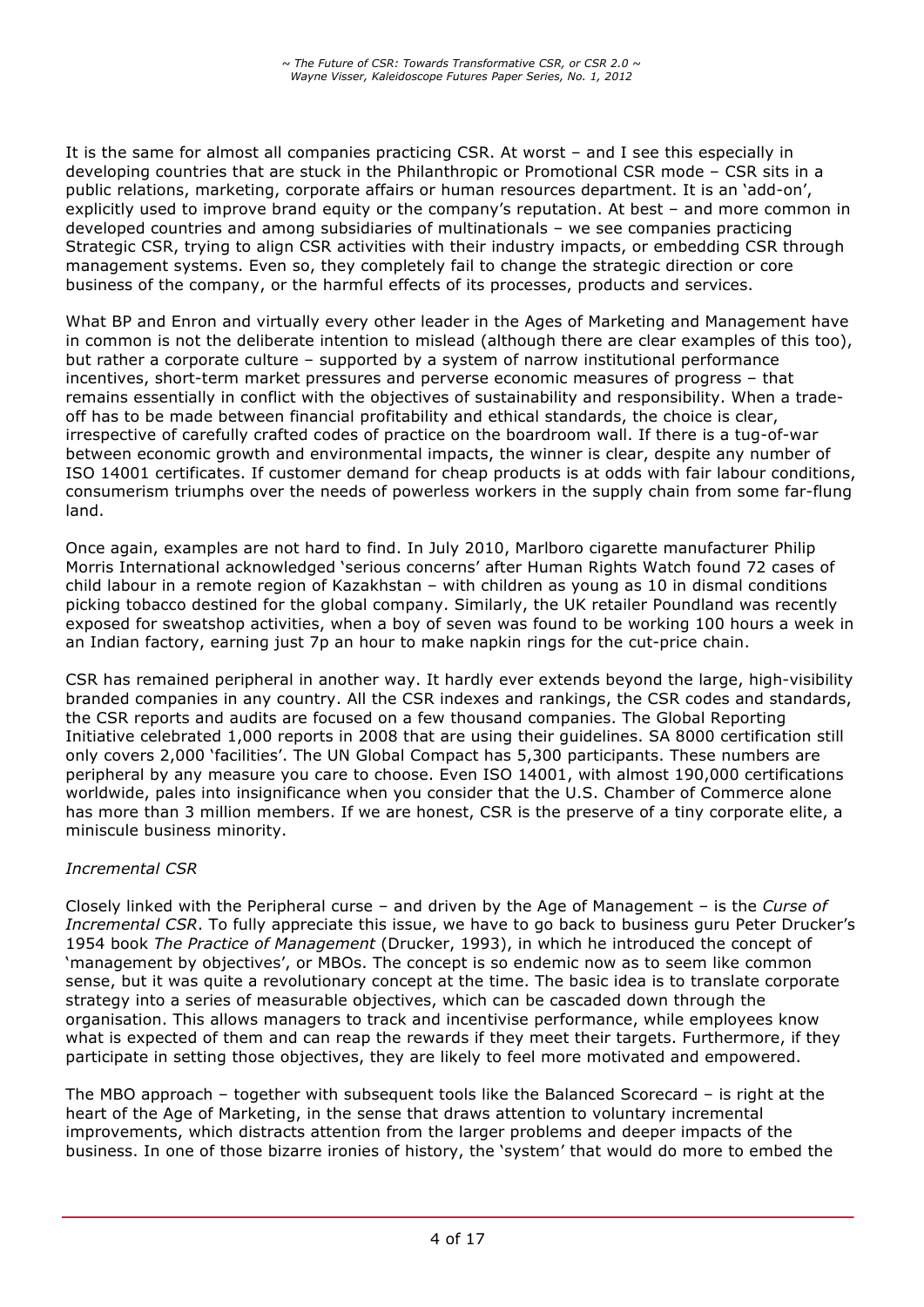MBO approach than anything else was conceived by one of MBO's great detractors. I am referring to W. Edwards Deming and his total quality management (TQM) approach. Deming credits the inspiration for his theory of management to a 1927 meeting with Walter A. Shewhart of the Bell Telephone Laboratories, the originator of the concepts of statistical control of processes. Years later, during Allied occupation of Japan, Deming was asked by the U.S. military to assist with the 1951 Japanese Census.

This led to an invitation by the Japanese Union of Scientists and Engineers (JUSE) for Deming to teach statistical control and quality management to its members. Japan's CEOs were impressed with Deming's idea that improving quality would reduce expenses, while increasing productivity and market share, and began to test and implement TQM in their factories, notably in their nascent motor industry. Not only did this assist Japan's economic rise in the second half of the  $20<sup>th</sup>$  century, but it also spawned the international quality movement.

The TQM approach was later standardized through ISO 9001, first launched in 1987. By the end of 2008, nearly a million certifications had been issued. The key to total quality management, according to ISO 9001, is continuous improvement, which is predicated on setting objectives and reviewing performance against them. The designers of the standard seem to have overlooked (or ignored) Deming's objection to MBOs. Deming argued that a lack of understanding of systems commonly results in the misapplication of objectives. By contrast, a leader with an understanding of systems was more likely to guide workers to an appropriate solution than the incentive of an objective.

This debate is important for the responsibility debate because the most widely practiced CSR standard, ISO 14001, is explicitly designed to apply the ISO 9001 approach to management systems, including MBOs, to environmental management. That is not a bad thing in and of itself, and it has resulted in many welcome incremental improvements in the environmental performance of companies *processes*. But the Achilles heel of ISO 14001 and all the other voluntary CSR standards that use MBOs is this: companies set their own objectives and make progress at their own pace and discretion. Furthermore, as with the Peripheral Curse, the MBOs approach has failed to challenge or significantly change companies largest negative impacts, which that are associated with either the nature of their business, the consumption-driven lifestyle they promote, or the impacts of their resource- and energy-intensive products and services.

The net effect is that, despite more CSR than ever before, and despite laudable incremental improvements in CSR performance at the micro level, virtually every macro-level indicator we have of social, environmental or ethical quality – be it the gap between rich and poor, deforestation, biodiversity loss, or corruption – shows that things are still getting worse, not better. The incremental approach to CSR simply does not produce the scale and urgency of response that is required, nor does it get to the root of business's systemic unsustainability and irresponsibility in the shareholder-driven, growth-obsessed capitalist global economy.

# *Uneconomic CSR*

The third and final curse of modern CSR is that the much touted 'business case' for CSR is not nearly as obvious, certain or practiced as many assume. Let's start with the rhetoric. The World Business Council for Sustainable Development (WBCSD), which is the strongest proponent of the business case, suggests that it is predicated on five 'returns': operational efficiency, risk reduction, recruitment and retention of talent, protecting the resource base of raw materials, and creation of new markets, products and services. And it is certainly not hard to find ad-hoc examples of each of these 'win-wins'. But is there always a business case?

To answer this, we must look beyond the rhetoric and turn to academic research. The findings vary. For example, Griffin and Mahon (1997) reviewed 25 years of studies and found that a majority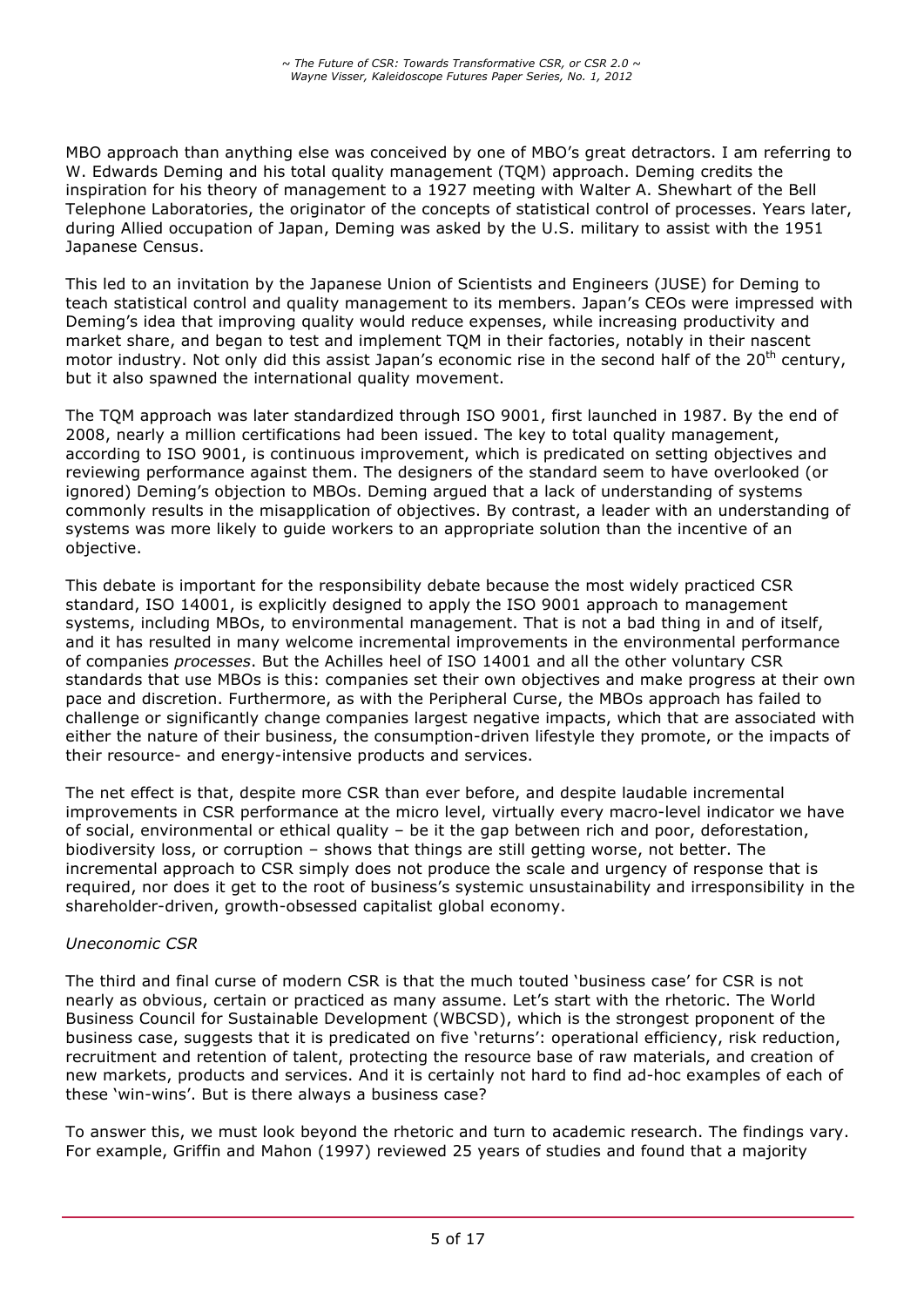showed a positive link between CSR and financial performance, while Margolis and Walsh (2001) reviewed 80 studies, of which 42 show a positive relationship, 19 demonstrate no relationship and four find a negative one. Two reports by SustainAbility – *Buried Treasure* (2001) and *Developing Value* (2002) – also suggest mixed results. Some relationships between sustainability factors and business success factors are stronger than others, and in many cases, no relationship exists. Economist Arthur Laffer, on the other hand, in a review of *Business Ethics* magazine's 100 Best Corporate Citizens found 'no significant positive correlation between CSR and business profitability as determined by standard measures' (Gupte, 2005).

Academic and author of *The Market for Virtue,* David Vogel (2005), concluded that 'there is no definitive answer to the question of a financial link. It depends on an individual company's circumstances. Academics searching for a definitive corporate responsibility-financial performance link are barking up the wrong tree.' I tend to agree. There are far too many variables to isolate the impact of CSR on financial performance, except through very specific examples like eco-efficiency. What's more, are typical measures of CSR a reliable proxy for sustainability and responsibility? After all, if we had correlated Enron's CSR and financial performance prior to its demise, it would have pointed to a strong positive relationship, which makes a nonsense of the whole exercise.

I have a more fundamental problem with the misdirection of CSR business case rhetoric however. The real question we should be asking is: Does the market consistently reward sustainable and responsible performance by companies? Even without checking the data, we know intuitively from what we see going on in the world that the answer is an unequivocal *no*. With very few exceptions, the global markets today reward the externalisation of social, environmental and ethical costs over the short term. *New York Times* journalist and author Thomas Friedman (2008) calls this the privatization of benefits and the socialisation of costs, while activist writers like Naomi Klein (2000) call it 'the race to the bottom', referring to tendency for companies to locate their production in places with the lowest labour or environmental standards, and hence the lowest costs.

To underscore the point, the Vice Fund (VICEX) in the U.S., which only invests in the so-called 'sin' industries like tobacco, alcohol, gambling and armaments consistently outperforms the market over the long term, including socially responsible funds like the Domini Social Equity Mutual Fund (DSEFX). However, we don't need to go to extremes to prove the uneconomic nature of responsibility. Why are fairtrade and organic products, or renewable energy, more expensive than more generic products? Why does Exxon remain one of the largest and most profitable companies in the world? The fact of the matter is that, beyond basic legal compliance, the markets are designed to serve the financial and economic interests of the powerful, not the idealistic dreams of CSR advocates or the angry demands of civil society activists.

What's more, business leaders agree. The 2010 survey of 766 CEOs by the UN Global Compact and Accenture found that 34% cited lack of recognition from the financial markets as a barrier to achieving their sustainability goals.

# **The Age of Responsibility**

These three curses are why CSR has failed in the Ages of Greed, Philanthropy, Marketing and Management. What makes the Age of Responsibility – and showcase leaders like Ray Anderson and Interface – different from, say, BP (Age of Marketing) or Cadbury's (Age of Management), is the depth of their admission and the scale of their ambition. Anderson's latest book is called *Confessions of a Radical Industrialist* (2009), in which he concedes not only that today's economic system is broken, but that he and his company are part of the problem. He is able to see himself as a plunderer – not through malicious intent, or even greed, but by failing to question the true impacts of business on society and the environment. As Alcoholics Anonymous will tell you, admission is the first step to recovery. Unfortunately, most companies stuck in the Ages of Greed, Philanthropy,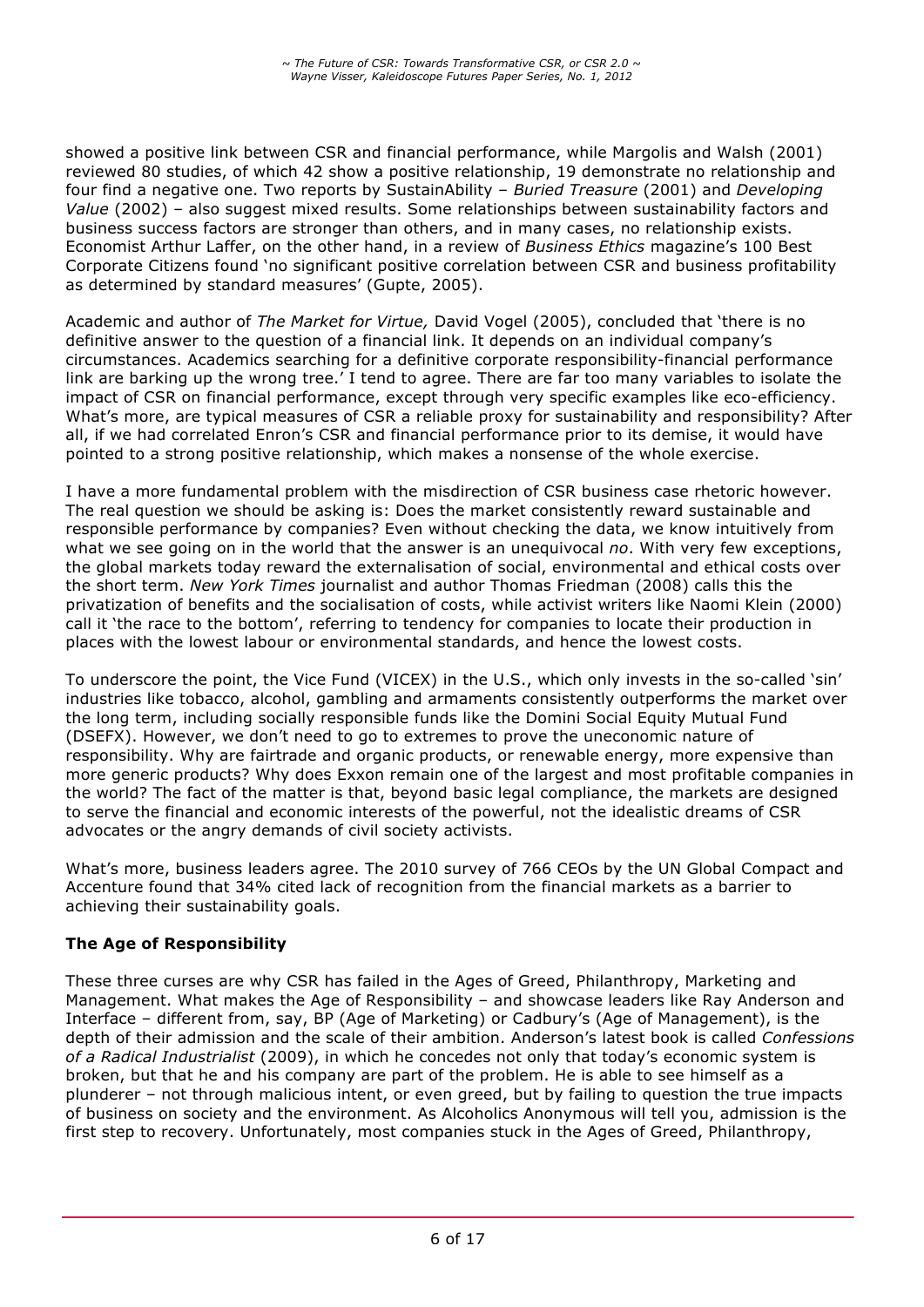Marketing and Management are all still in denial, thinking that either there is *no* problem, or it's not *their* problem, or that it's a problem to *benefit* from, or that it's only a *minor* problem.

The Age of Responsibility is not just about admission though; it's also about ambition. As far as I can tell, Interface was the first major company to set the BHAG (big hairy audacious goal) of zero negative impact, as well as going beyond 'no harm' to also become a restorative business – to genuinely make things better and leave this world with a net-positive balance. It is only such audacious goals that can lift the triple curses of incremental, peripheral and uneconomic CSR. As Robert Francis Kennedy reminds us: 'There are those who look at things the way they are, and ask why. I dream of things that never were, and ask why not?' We need more pragamatic dreamers, business leaders who practice what brain-mind researcher and author Marilyn Ferguson calls 'pragmagic'.

Anderson was not the first radical business leader, nor perhaps even the most radical. The late Anita Roddick, founder of the Body Shop International, had a missionary zeal that few will ever rival. Famous for her business-led activism, which began as an alliance with WWF in 1986 to save the whale, she went on to tackle issues as far ranging as animal rights, women's self-esteem, human rights, fair trade and indigenous people's rights. In her autobiography, *Business As Unusual* (2001), she distilled her philosophy as follows: 'Business is a renaissance concept, where the human spirit comes into play. It does not have to be drudgery; it does not have to be the science of making money. It can be something that people genuinely feel good about, but only if it remains a human enterprise.'

Ben Cohen and Jerry Greenfield who 'hated running but loved food' and therefore founded Ben & Jerry's ice cream, became flag bearers for a more radical kind of responsibility as well. Their mission 'to make the best possible ice cream in the nicest possible way' was not just sweet talk. They put it into action in various ways, from going free range and supporting fairtrade to setting up a Climate Change College and sponsoring research into eco-friendly refrigeration. Their biography, *The Inside Scoop: How Two Real Guys Built a Business with a Social Conscience and a Sense of Humor* (1994), tells the story. 'If you open up the mind,' they concluded, 'the opportunity to address both profits and social conditions are limitless. It's a process of innovation.'

Ricardo Semler (1989, 1993), CEO of the Brazilian manufacturing company Semco, is another selfconfessed maverick who turned many assumptions about 'good management' on their head. For example, at Semco he allowed workers to set their own salaries and working hours; he taught everyone in the company, including shop floor workers, how to read a balance sheet; and he made everyone's salary public. 'If you're embarrassed about the size of your salary', he said, 'you're probably not earning it'. His radical philosophy was this: 'Most companies hire adults and then treat them like children. All that Semco does is give people the responsibility and trust that they deserve.'

# **Web 2.0: Seeds of a Revolution**

Throughout my 20 year career in corporate sustainability and responsibility, these are the kinds of pioneers I have looked to for hope and inspiration. The frustration has been that these 'radical industrialists' have always remained the exception, rather than the rule. They are the outliers, which is fine if – in line with Everett Rogers' Diffusion of Innovation model – they are the innovators that make up 2.5% of the population. The problem is that most their ideas and practices haven't diffused to the early adopters and the early majority, let alone the late majority and laggards.

So what will it take to get the kind of transformation we need to move beyond innovation towards mass change? I find an analogy is always helpful and in early 2008, I discovered the perfect metaphor: Web 2.0. The term, of course, had been around for a while – coined in 1999 by IT consultant Darcy DiNucci in an article called 'Fragmented Future' and popularised in 2004 by the landmark O'Reilly Media Web 2.0 conference. Tim O'Reilly's 2005 article 'What is Web 2.0' had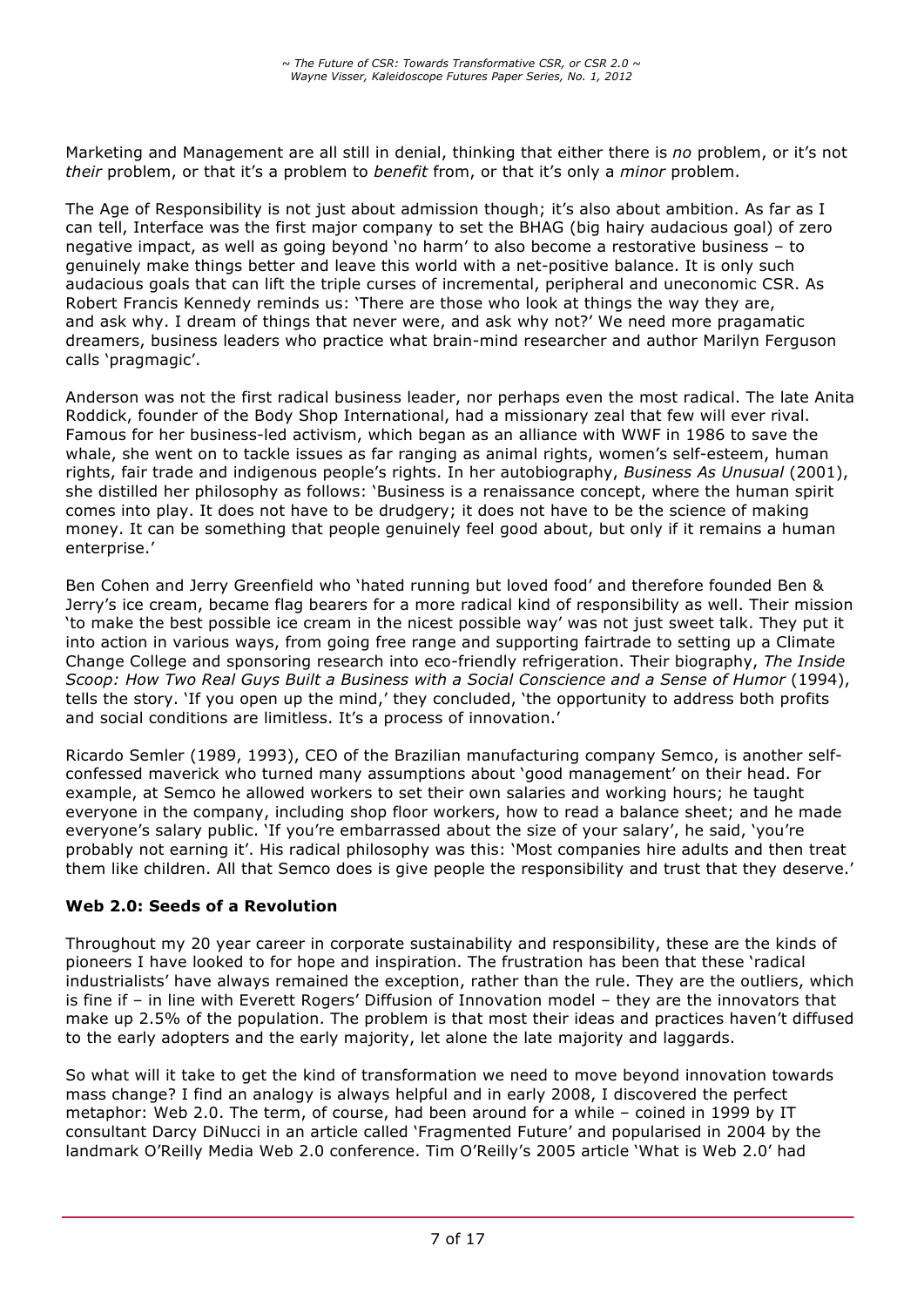already become an Early Adopters' touchstone for a rapidly evolving new lexicon, and remains a classic piece. People like me, part of the technosphere's Early Majority, were a bit slower in waking up, and it took Dan Tapscott and Anthony Williams' book *Wikinomics* (2006) to switch me on to the revolution in progress.

Before coming to why Web 2.0 is a good metaphor for the transformation of CSR, let me try to bed down the concept. Today, Wikipedia defines Web 2.0 as 'web applications that facilitate interactive information sharing, inter-operability, user-centered design and collaboration.' Fair enough, but let's dig a little deeper, drawing on the term's evolution. In 1999, DiNucci was writing for programmers, challenging them to adapt to the increasing use of portable Web-ready devices. This was just a small part of what Web 2.0 would come to mean. In 2005, O'Reilly brainstormed a far more wide ranging list of examples and contrasts between Web 1.0 and Web 2.0. Examples included DoubleClick versus Google AdSense, Britannica Online versus Wikipedia, personal websites versus blogging, publishing versus participation, directories (taxonomy) versus tagging (folksonomy) and stickiness versus syndication, to mention but a few. His article concluded with seven core competencies of Web 2.0 companies:

- Services, not packaged software, with cost-effective scalability;
- Control over unique, hard-to-recreate data sources that get richer as more people use them;
- Trusting users as co-developers;
- Harnessing collective intelligence;
- Leveraging the long tail through customer self-service;
- Software above the level of a single device; and
- Lightweight user interfaces, development models and business models.

In 2006, Tapscott and Williams gave an applied view on Web 2.0 in the form of *wikinomics*, which they defined as 'the effects of extensive collaboration and user-participation on the marketplace and corporate world'. Wikinomics, they said, is based on four principles:

- *Openness*, which includes not only open standards and content but also financial transparency and an open attitude towards external ideas and resources;
- *Peering*, which replaces hierarchical models with a more collaborative forum, for which the Linux operating system is a quintessential example;
- *Sharing*, which is a less proprietary approach to (among other things) products, intellectual property, bandwidth and scientific knowledge; and
- *Acting globally*, which involves embracing globalisation and ignoring physical and geographical boundaries at both the corporate and individual level.

# **The Birth of CSR 2.0**

By May 2008, it was clear to me that this evolutionary concept of Web 2.0 held many lessons for CSR. I published my initial thoughts in a short article online entitled *CSR 2.0: The New Era of Corporate Sustainability and Responsibility* (Visser, 2008), in which I said:

The field of what is variously known as CSR, sustainability, corporate citizenship and business ethics is ushering in a new era in the relationship between business and society. Simply put, we are shifting from the old concept of CSR – the classic notion of 'Corporate Social Responsibility', which I call CSR  $1.0$  – to a new, integrated conception – CSR 2.0, which can be more accurately labelled 'Corporate Sustainability and Responsibility'. The allusion to Web 1.0 and Web 2.0 is no coincidence. The transformation of the internet through the emergence of social media networks, user-generated content and open source approaches is a fitting metaphor for the changes business is experiencing as it begins to redefine its role in society. Let's look at some of the similarities.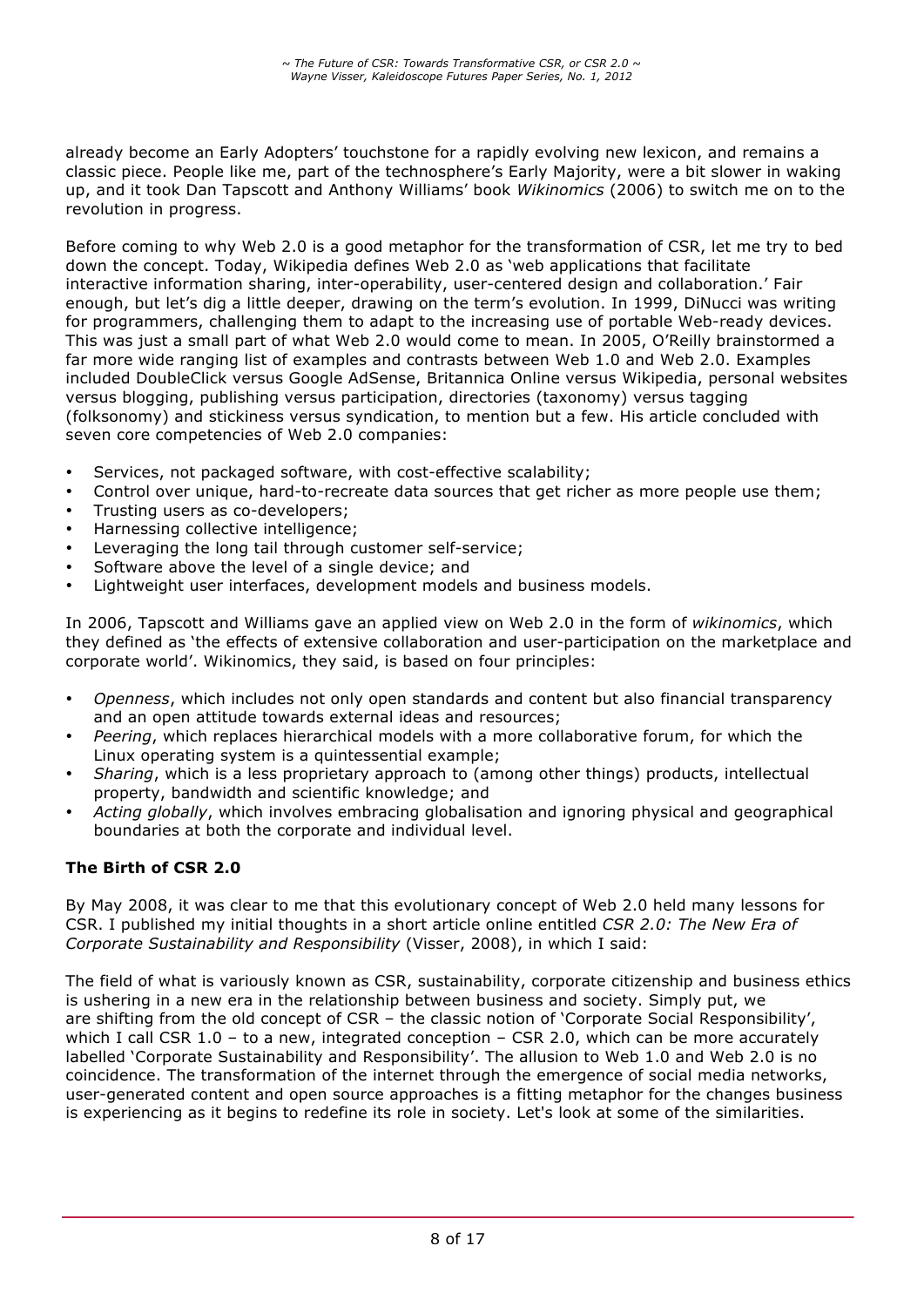*Table 3: Similarities between Web 1.0 and CSR 1.0*

| <b>Web 1.0</b>                             | <b>CSR 1.0</b>                            |
|--------------------------------------------|-------------------------------------------|
| A flat world just beginning to connect     | A vehicle for companies to establish      |
| itself and finding a new medium to push    | relationships with communities, channel   |
| out information and plug advertising.      | philanthropic contributions and manage    |
|                                            | their image.                              |
| Saw the rise to prominence of              | Included many start-up pioneers like      |
| innovators like Netscape, but these were   | Traidcraft, but has ultimately turned     |
| quickly out-muscled by giants like         | into a product for large multinationals   |
| Microsoft with its Internet Explorer.      | like Wal-Mart.                            |
| Focused largely on the standardised        | Travelled down the road of 'one size fits |
| hardware and software of the PC as its     | all' standardisation, through codes,      |
| delivery platform, rather than multi-level | standards and guidelines to shape its     |
| applications.                              | offering.                                 |
|                                            |                                           |

As our world becomes more connected and global challenges like climate change and poverty loom ever larger, businesses that still practice CSR 1.0 will (like their Web 1.0 counterparts) be rapidly left behind. Highly conscientised and networked stakeholders will expose them and gradually withdraw their social licence to operate. By contrast, companies that embrace the CSR 2.0 era will be those that collaboratively find innovative ways tackle our global challenges and be rewarded in the marketplace as a result.

*Table 4: Similarities between Web 2.0 and CSR 2.0*

| <b>Web 2.0</b>                                                                                                            | <b>CSR 2.0</b>                                                                                                                                                                                                        |
|---------------------------------------------------------------------------------------------------------------------------|-----------------------------------------------------------------------------------------------------------------------------------------------------------------------------------------------------------------------|
| Being defined by watchwords                                                                                               | Being defined by 'global commons',                                                                                                                                                                                    |
| like 'collective intelligence', 'collaborative                                                                            | 'innovative partnerships' and 'stakeholder                                                                                                                                                                            |
| networks' and 'user participation'.                                                                                       | involvement'.                                                                                                                                                                                                         |
| Tools include social media, knowledge                                                                                     | Mechanisms include diverse stakeholder                                                                                                                                                                                |
| syndication and beta testing.                                                                                             | panels, real-time transparent reporting                                                                                                                                                                               |
|                                                                                                                           | and new-wave social entrepreneurship.                                                                                                                                                                                 |
| Is as much a state of being as a technical<br>advance - it is a new philosophy or way<br>of seeing the world differently. | Is recognising a shift in power from<br>centralised to decentralised; a change in<br>scale from few and big to many and<br>small; and a change in application from<br>single and exclusive to multiple and<br>shared. |

# **The Principles of CSR 2.0**

So much for the metaphor of CSR 1.0 and CSR 2.0. However, a metaphor can only take you so far. What was needed was a set of principles against which we could test CSR. These went through a few iterations, but I eventually settled on five, which form a kind of mnemonic for CSR 2.0: Creativity (C), Scalability (S), Responsiveness (R), Glocality (2) and Circularity (0). These principles can be described briefly as follows:

# *Principle 1: Creativity*

In order to succeed in the CSR revolution, we will need innovation and creativity. We know from Thomas Kuhn's work on The Structure of Scientific Revolutions that step-change only happens when we can re-perceive our world, when we can find a genuinely new paradigm, or pattern of thinking. This process of 'creative destruction' is today a well accepted theory of societal change, first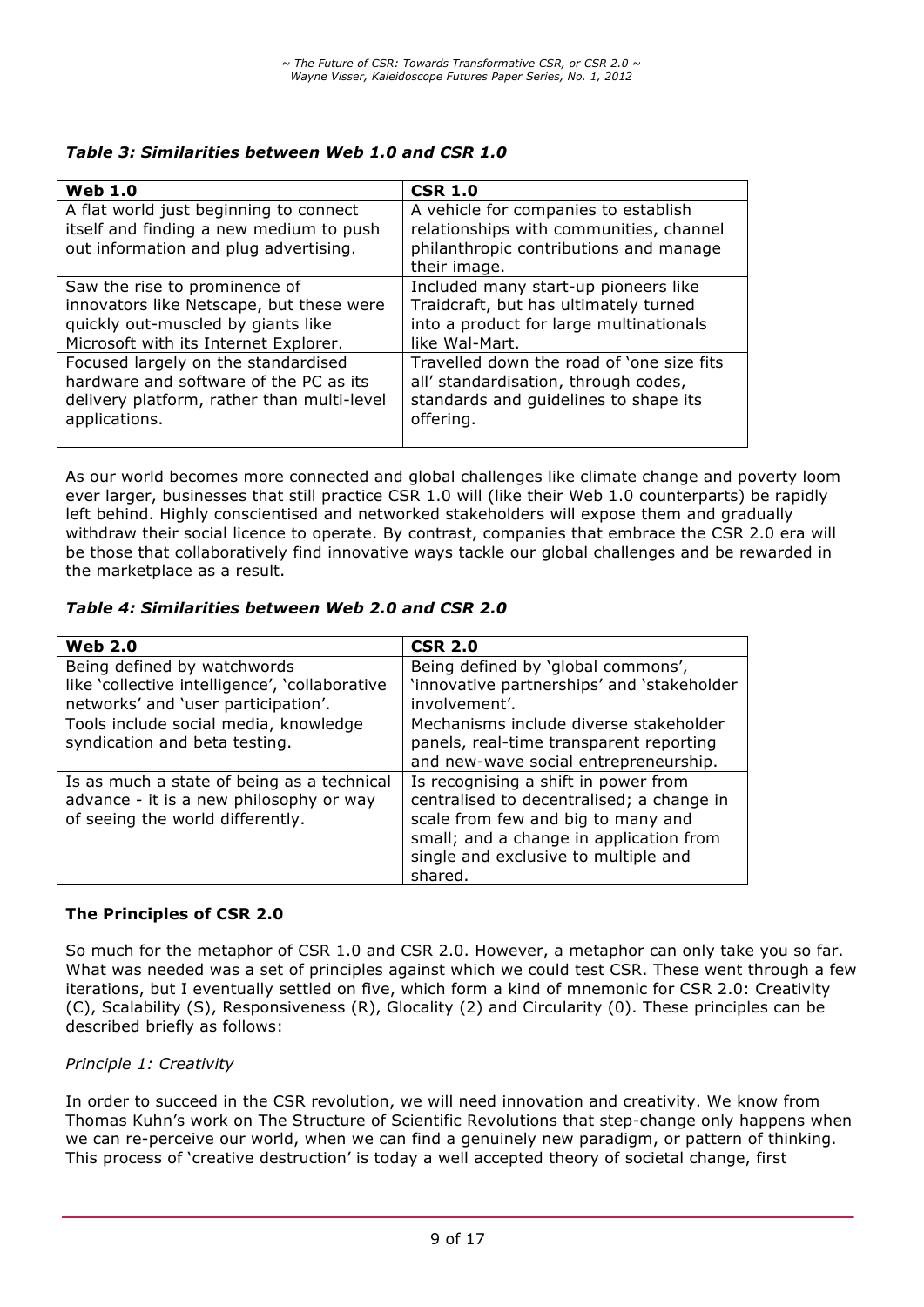introduced by German sociologist Werner Sombart and elaborated and popularised by Austrian economist Joseph Schumpeter. We cannot, to a paraphrase Einstein, solve today's problems with yesterday's thinking.

Business is naturally creative and innovative. What is different about the Age of Responsibility is that business creativity needs to be directed to solving the world's social and environmental problems. Apple, for example, is highly creative, but their iPhone does little to tackle our most pressing societal needs. By contrast, Vodafone's M-PESA innovation by Safaricom in Kenya, which allows money to be transferred by text, has empowered a nation in which 80% of the population have no bank account and where more money flows into the country through international remittances than foreign aid. Or consider Freeplay's innovation, using battery-free wind-up technology for torches, radios and laptops in Africa, thereby giving millions of people access to products and services in areas that are off the electricity grid.

All of these are part of the exciting trend towards social enterprise or social business that is sweeping the globe, supported by the likes of American Swiss entrepreneur Stephen Schmidheiny, Ashoka's Bill Drayton, e-Bay's Jeff Skoll, the World Economic Forum's Klaus Schwabb, Grameen Bank's Muhammad Yunus and Volans Venture's John Elkington. It is not a panacea, but for some products and services, directing the creativity of business towards the most pressing needs of society is the most rapid, scalable way to usher in the Age of Responsibility.

#### *Principle 2: Scalability*

The CSR literature is liberally sprinkled with charming case studies of truly responsible and sustainable projects and a few pioneering companies. The problem is that so few of them ever go to scale. It is almost as if, once the sound-bites and PR-plaudits have been achieved, no further action is required. They become shining pilot projects and best practice examples, tarnished only by the fact that they are endlessly repeated on the CSR conference circuits of the world, without any vision for how they might transform the core business of their progenitors.

The sustainability problems we face, be they climate change or poverty, are at such a massive scale, and are so urgent, that any CSR solutions that cannot match that scale and urgency are red herrings at best and evil diversions at worst. How long have we been tinkering away with ethical consumerism (organic, fairtrade and the like), with hardly any impact on the world's major corporations or supply chains? And yet, when Wal-Mart's former CEO, Lee Scott, had his post-Hurricane Katrina Damascus experience and decided that all cotton products in Wal-Mart will be organic and all fish MSC-certified in future, then we started seeing CSR 2.0-type scalability.

Scalability not limited to the retail sector. In financial services, there have always been charitable loans for the world's poor and destitute. But when Muhammad Yunus (1999), in the aftermath of a devastating famine in Bangladesh, set up the Grameen Bank and it went from one \$74 loan in 1974 to a \$2.5 billion enterprise, spawning more than 3,000 similar microcredit institutions in 50 countries reaching over 133 million clients, that is a lesson in scalability. Or contrast Toyota's laudable but premium-priced hybrid Prius for the rich and eco-conscious with Tata's \$2,500 Nano, a cheap and eco-friendly car for the masses. The one is an incremental solution with long term potential; the other is scalable solution with immediate impact.

#### *Principle 3: Responsiveness*

Business has a long track-record of responsiveness to community needs – witness generations of philanthropy and heart-warming generosity following disasters like 9/11 or the Sichuan Earthquake. But this is responsiveness on their own terms, responsiveness when giving is easy and chequewriting does nothing to upset their commercial applecart. The severity of the global problems we face demands that companies go much further. CSR 2.0 requires uncomfortable, transformative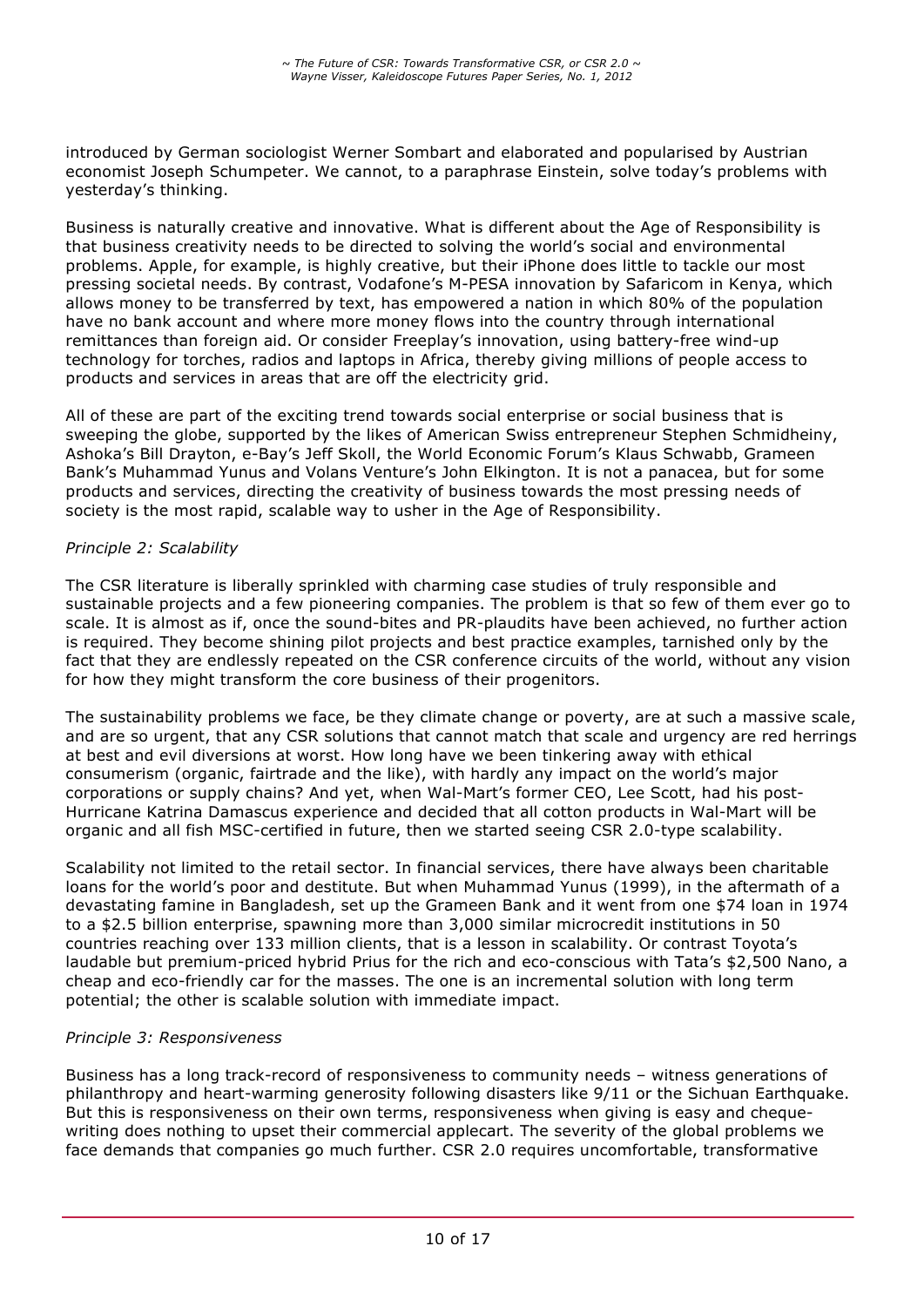responsiveness, which questions whether the industry or the business model itself is part of the solution or part of the problem.

When it became clear that climate change posed a serious challenge to the sustainability of the fossil fuel industry, all the major oil companies formed the Global Climate Coalition, a lobby group explicitly designed to discredit and deny the science of climate change and undermine the main international policy response, the Kyoto Protocol. In typical CSR 1.0 style, these same companies were simultaneously making hollow claims about their CSR credentials. By contrast, the Prince of Wales's Corporate Leaders Group on Climate Change has, since 2005, been lobbying for bolder UK, EU and international legislation on climate change, accepting that carbon emission reductions of between 50-85% will be needed by 2050.

CSR 2.0 responsiveness also means greater transparency, not only through reporting mechanisms like the Global Reporting Initiative and Carbon Disclosure Project, but also by sharing critical intellectual resources. The Eco-Patent Commons, set up by WBCSD to make technology patents available, without royalty, to help reduce waste, pollution, global warming and energy demands, is one such step in the right direction. Another is the donor exchange platforms that have begun to proliferate, allowing individual and corporate donors to connect directly with beneficiaries via the web, thereby tapping 'the long tail of CSR' (Visser, 2008).

#### *Principle 4: Glocality*

The term glocalization comes from the Japanese word dochakuka, which simply means global localization. Originally referring to a way of adapting farming techniques to local conditions, dochakuka evolved into a marketing strategy when Japanese businessmen adopted it in the 1980s. It was subsequently introduced and popularised in the West in the 1990s by Manfred Lange, Roland Robertson, Keith Hampton, Barry Wellman and Zygmunt Bauman. In a CSR context, the idea of 'think global, act local' recognises that most CSR issues manifest as dilemmas, rather than easy choices. In a complex, interconnected CSR 2.0 world, companies (and their critics) will have to become far more sophisticated in understanding local contexts and finding the appropriate local solutions they demand, without forsaking universal principles.

For example, a few years ago, BHP Billiton was vexed by their relatively poor performance on the (then) Business in the Environment (BiE) Index, run by UK charity Business in the Community. Further analysis showed that the company had been marked down for their high energy use and relative energy inefficiency. Fair enough. Or was it? Most of BHP Billiton's operations were, at that time, based in southern Africa, home to some of the world's cheapest electricity. No wonder this was not a high priority. What was a priority, however, was controlling malaria in the community, where they had made a huge positive impact. But the BiE Index didn't have any rating questions on malaria, so this was ignored. Instead, it demonstrated a typical, Western-driven, one-size-fits-all CSR 1.0 approach.

To give another example, in contrast to Carroll's (1991) CSR pyramid with its economic, legal, ethical and philanthropic layers, in a sugar farming co-operative in Guatemala, they have their own CSR pyramid – economic responsibility is still the platform, but rather than legal, ethical and philanthropic dimensions, their pyramid includes responsibility to the family (of employees), the community and policy engagement. Clearly, both Carroll's pyramid and the Guatemala pyramid are helpful in their own appropriate context. Hence, CSR 2.0 replaces 'either/or' with 'both/and' thinking. Both SA 8000 and the Chinese national labour standard have their role to play. Both premium branded and cheap generic drugs have a place in the solution to global health issues. CSR 2.0 is a search for the Chinese concept of a harmonious society, which implies a dynamic yet productive tension of opposites – a Tai Chi of CSR, balancing yin and yang.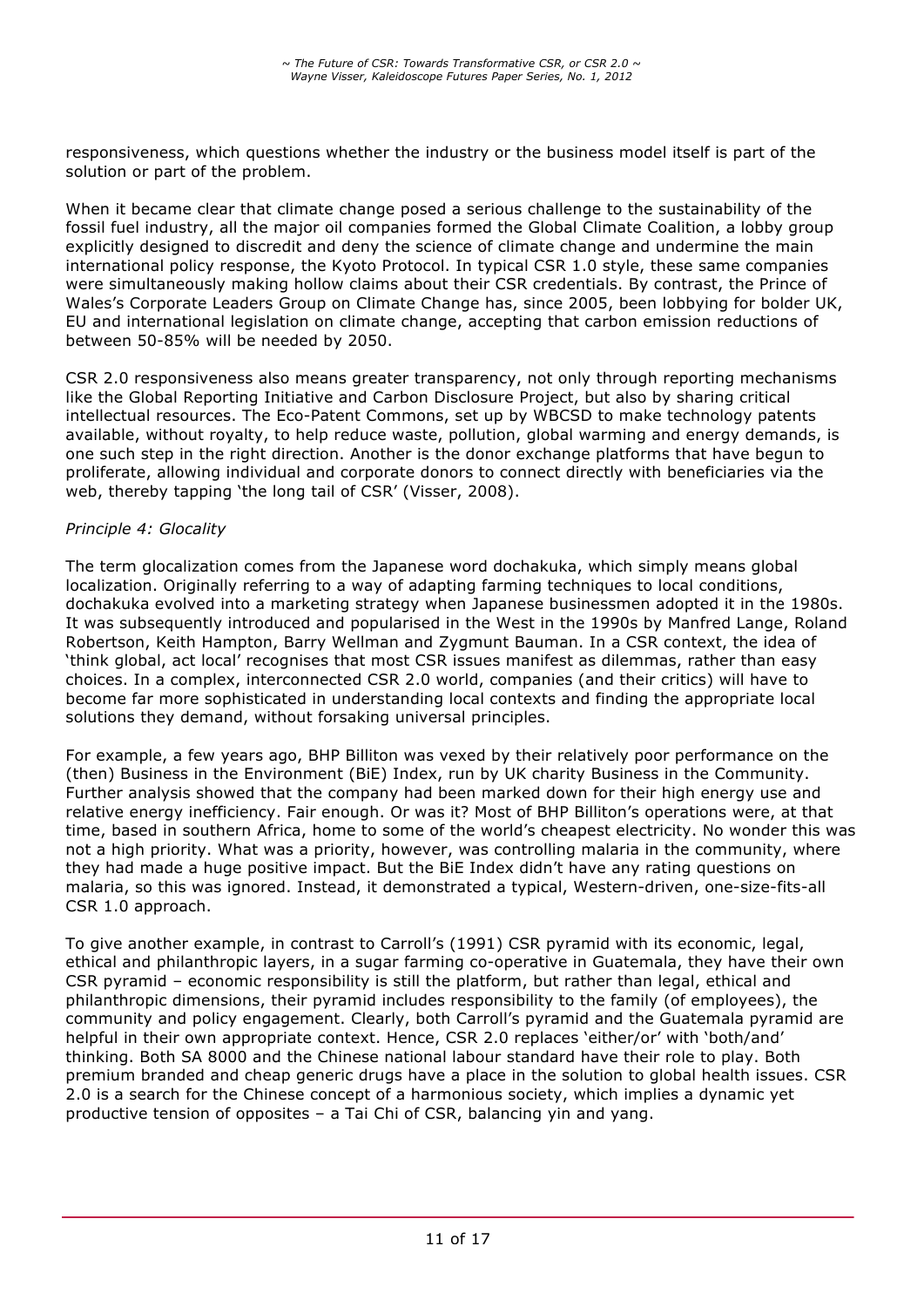#### *Principle 5: Circularity*

The reason CSR 1.0 has failed is not through lack of good intent, nor even through lack of effort. The old CSR has failed because our global economic system is based on a fundamentally flawed design. For all the miraculous energy unleashed by Adam Smith's 'invisible hand' of the free market, our modern capitalist system is faulty at its very core. Simply put, it is conceived as an abstract system without limits. As far back as the 1960s, pioneering economist, Kenneth Boulding, called this a 'cowboy economy', where endless frontiers imply no limits on resource consumption or waste disposal. By contrast, he argued, we need to design a 'spaceship economy', where there is no 'away'; everything is engineered to constantly recycle.

In the 1990s, in *The Ecology of Commerce* (1994), Paul Hawken translated these ideas into three basic rules for sustainability: waste equals food; nature runs off current solar income; and nature depends on diversity. He also proposed replacing our product-sales economy with a service-lease model, famously using the example of Interface 'Evergreen' carpets that are leased and constantly replaced and recycled. William McDonough and Michael Braungart have extended this thinking in their *Cradle to Cradle* (2002) industrial model. Cradle to cradle is not only about closing the loop on production, but about designing for 'good', rather than the CSR 1.0 modus operandi of 'less bad'.

Hence, CSR 2.0 circularity would, according to cradle-to-cradle aspirations, create buildings that, like trees, produce more energy than they consume and purify their own waste water; or factories that produce drinking water as effluent; or products that decompose and become food and nutrients; or materials that can feed into industrial cycles as high quality raw materials for new products. Circularity needn't only apply to the environment. Business should be constantly feeding and replenishing its social and human capital, not only through education and training, but also by nourishing community and employee wellbeing. CSR 2.0 raises the importance of meaning in work and life to equal status alongside ecological integrity and financial viability.

#### **Shifting from CSR 1.0 to CSR 2.0**

These principles are the acid test for future CSR practices. If they are applied, what kind of shifts will we see? In my view, the shifts will happen at two levels. At a meta-level, there will be a change in CSR's ontological assumptions or ways of seeing the world. At a micro-level, there will be a change in CSR's methodological practices or ways of being in the world.

The meta-level changes can be described as follows: Paternalistic relationships between companies and the community based on philanthropy will give way to more equal partnerships. Defensive, minimalist responses to social and environmental issues will be replaced by proactive strategies and investment in growing responsibility markets, such as clean technology. Reputation-conscious public-relations approaches to CSR will no longer be credible and so companies will be judged on actual social, environmental and ethical performance, i.e. are things getting better on the ground in absolute, cumulative terms?

Although CSR specialists still have a role to play, each dimension of CSR 2.0 performance will be embedded and integrated into the core operations of companies. Standardised approaches will remain useful as guides to consensus, but CSR will find diversified expression and implementation at very local levels. CSR solutions, including responsible products and services, will go from niche 'niceto-haves' to mass-market 'must-haves'. And the whole concept of CSR will lose its Western conceptual and operational dominance, giving way to a more culturally diverse and internationally applied concept. These shifts are summarised in the table below.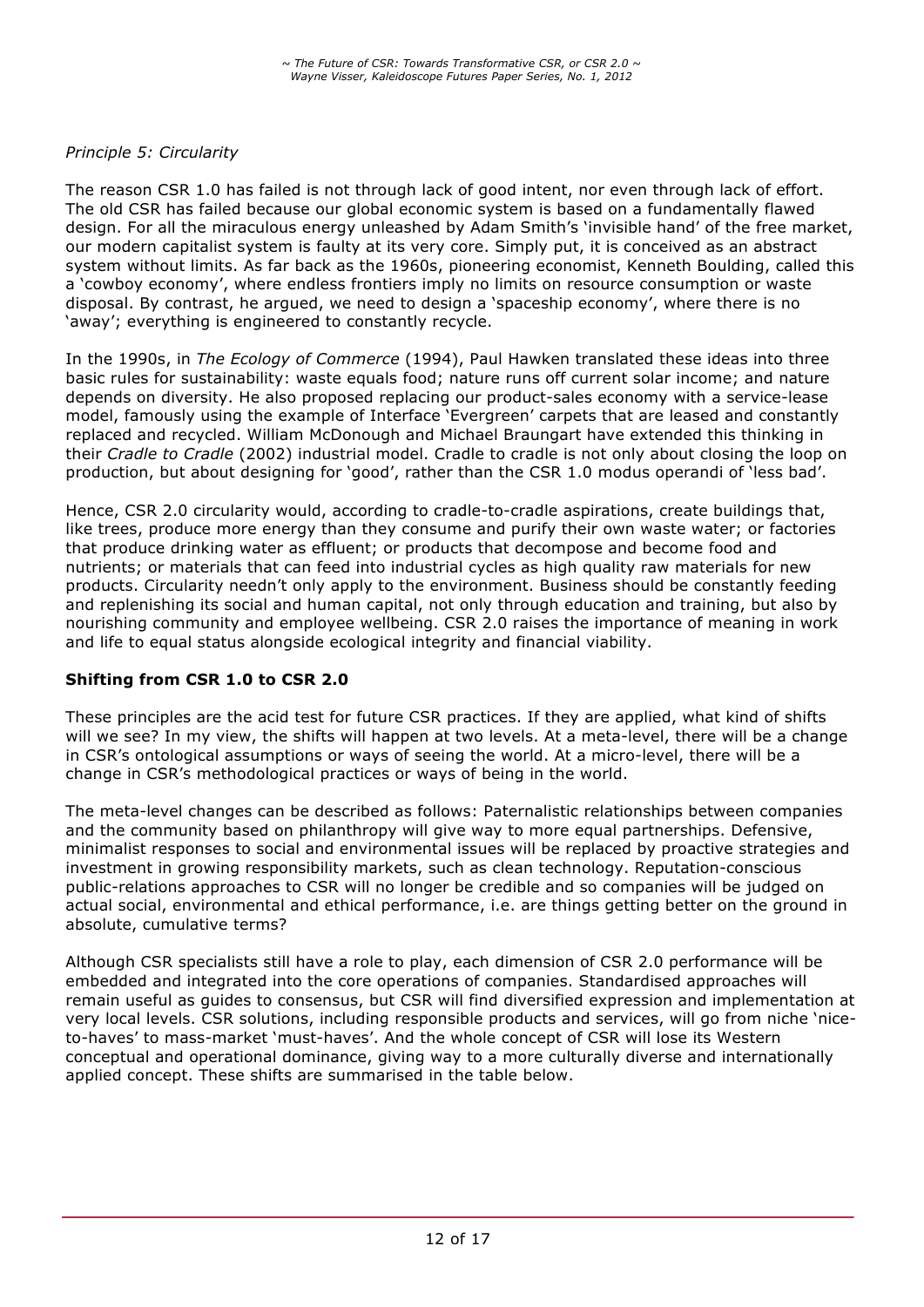| <b>CSR 1.0</b> | <b>CSR 2.0</b>     |
|----------------|--------------------|
| Philanthropic  | Collaborative      |
| Risk-based     | Reward-based       |
| Image-driven   | Performance-driven |
| Specialised    | Integrated         |
| Standardised   | Diversified        |
| Marginal       | Scalable           |
| Western        | Global             |

#### *Table 5: CSR 1.0 to CSR 2.0 – Meta-Level Ontological Shifts*

How might these shifting principles manifest as CSR practices? Supporting these meta-level changes, the anticipated micro-level changes can be described as follows: CSR will no longer manifest as luxury products and services (as with current green and fairtrade options), but as affordable solutions for those who most need quality of life improvements. Investment in selfsustaining social enterprises will be favoured over cheque-book charity. CSR indexes, which rank the same large companies over and over (often revealing contradictions between indexes) will make way for CSR rating systems, which turn social, environmental, ethical and economic performance into corporate scores (A+, B-, etc., not dissimilar to credit ratings) and which analysts and others can usefully employ in their decision making.

| <b>CSR 1.0</b>       | <b>CSR 2.0</b>        |
|----------------------|-----------------------|
|                      |                       |
| CSR premium          | Base of the pyramid   |
| Charity projects     | Social enterprise     |
| <b>CSR</b> indexes   | <b>CSR</b> ratings    |
| CSR departments      | <b>CSR</b> incentives |
| Product liability    | Choice editing        |
| Ethical consumerism  | Service agreements    |
| CSR reporting cycles | CSR data streams      |
| Stakeholder groups   | Social networks       |

Process standards | Performance standards

*Table 6: CSR 1.0 to CSR 2.0 – Micro-Level Methodological Shifts*

Reliance on CSR departments will disappear or disperse, as performance across responsibility and sustainability dimensions are increasingly built into corporate performance appraisal and market incentive systems. Self-selecting ethical consumers will become irrelevant, as CSR 2.0 companies begin to choice-edit, i.e. cease offering implicitly 'less ethical' product ranges, thus allowing guiltfree shopping. Post-use liability for products will become obsolete, as the service-lease and takeback economy goes mainstream. Annual CSR reporting will be replaced by online, real-time CSR performance data flows. Feeding into these live communications will be Web 2.0 connected social networks that allow 'crowdsourcing', instead of periodic meetings with rather cumbersome stakeholder panels. And typical CSR 1.0 management systems standards like ISO 14001 will be less credible than new performance standards, such as those emerging in climate change that set absolute limits and thresholds. These practical shifts are summarised below.

# **The DNA Model of CSR 2.0**

Pulling it all together, I believe that CSR 2.0 – or Systemic CSR (I also sometimes call it Radical CSR or Holistic CSR, so use whichever you prefer) – represents a new model of CSR. In one sense, it is not so different from other models we have seen before. We can recognise echoes of Archie Carroll's CSR Pyramid, Ed Freeman's (1984) Stakeholder Theory, Donna Wood's (1991) Corporate Social Performance, John Elkington's (1994) Triple Bottom Line, Prahalad and Hart's (2002) Bottom of the Pyramid, Porter and Kramer's (2006) Strategic CSR and the ESG approach of Socially Responsible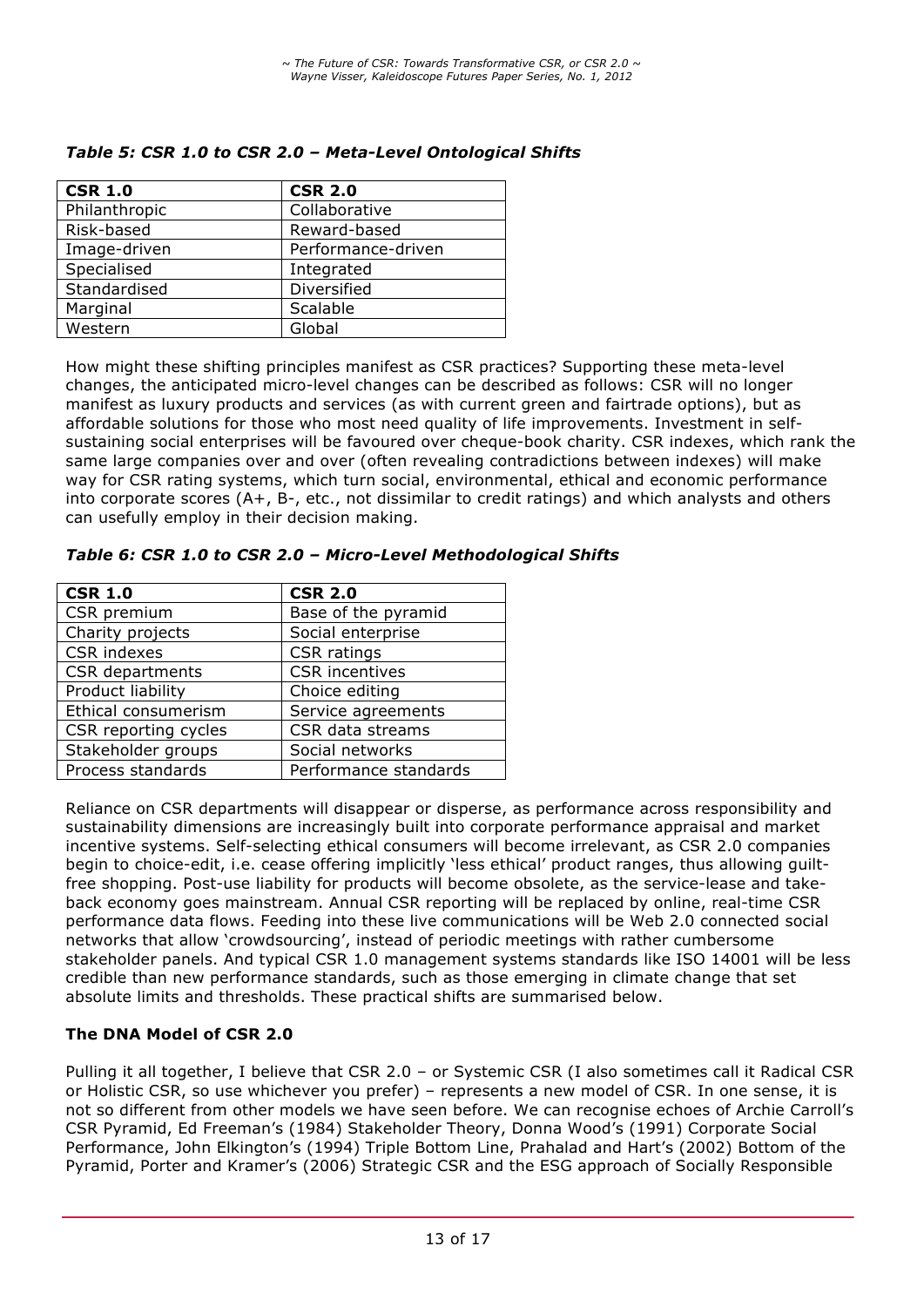Investment, to mention but a few. But that is really the point – it integrates what we have learned to date. It presents a holistic model of CSR.

### *Table 7: DNA Model of CSR 2.0*

| <b>DNA Code</b>            | <b>Strategic Goals</b>         | <b>Key Indicators</b>                                                                                                                                                                                                                            |
|----------------------------|--------------------------------|--------------------------------------------------------------------------------------------------------------------------------------------------------------------------------------------------------------------------------------------------|
| Value creation             | Economic<br>development        | Capital investment (financial, manufacturing, social,<br>human & natural capital)<br>Beneficial products (sustainable & responsible goods<br>& services<br>Inclusive business (wealth distribution, bottom of the<br>pyramid markets)            |
| Good<br>governance         | Institutional<br>effectiveness | Leadership (strategic commitment to sustainability &<br>responsibility)<br>Transparency (sustainability & responsibility<br>reporting, government payments)<br>Ethical practices (bribery & corruption prevention,<br>values in business)        |
| Societal<br>contribution   | Stakeholder<br>orientation     | Philanthropy (charitable donations, provision of public<br>goods & services)<br>Fair labour practices (working conditions, employee<br>rights, health & safety)<br>Supply chain integrity (SME empowerment, labour &<br>environmental standards) |
| Environmental<br>integrity | Sustainable<br>ecosystems      | Ecosystem protection (biodiversity conservation &<br>ecosystem restoration)<br>Renewable resources (tackling climate change,<br>renewable energy & materials)<br>Zero waste production (cradle-to-cradle processes,<br>waste elimination)        |

The essence of the CSR 2.0 DNA model are the four DNA Responsibility Bases, which are like the four nitrogenous bases of biological DNA (adenine, cytosine, guanine, and thymine), sometimes abbreviated to the four-letters GCTA (which was the inspiration for the 1997 science fiction film GATTACA). In the case of CSR 2.0, the DNA Responsibility Bases are Value creation, Good governance, Societal contribution and Environmental integrity, or VEGS if you like. Each DNA Base has a primary goal and each goal has key indicators. The goals and key indicators, summarised in the table below, are what begin to show the qualitative and quantitative differences between other models of CSR and the CSR 2.0 DNA model.

Hence, if we look at *Value Creation*, it is clear we are talking about more than financial profitability. The goal is economic development, which means not only contributing to the enrichment of shareholders and executives, but improving the economic context in which a company operates, including investing in infrastructure, creating jobs, providing skills development and so on. There can be any number of KPIs, but I want to highlight two that I believe are essential: beneficial products and inclusive business. Does the company's products and services really improve our quality of life, or do they cause harm or add to the low-quality junk of what Charles Handy calls the 'chindogu society'. And how are the economic benefits shared? Does wealth trickle up or down; are employees, SMEs in the supply chain and poor communities genuinely empowered?

*Good Governance* is another area that is not new, but in my view has failed to be properly recognised or integrated in CSR circles. The goal of institutional effectiveness is as important as more lofty social and environmental ideals. After all, if the institution fails, or is not transparent and fair, this undermines everything else that CSR is trying to accomplish. Trends in reporting, but also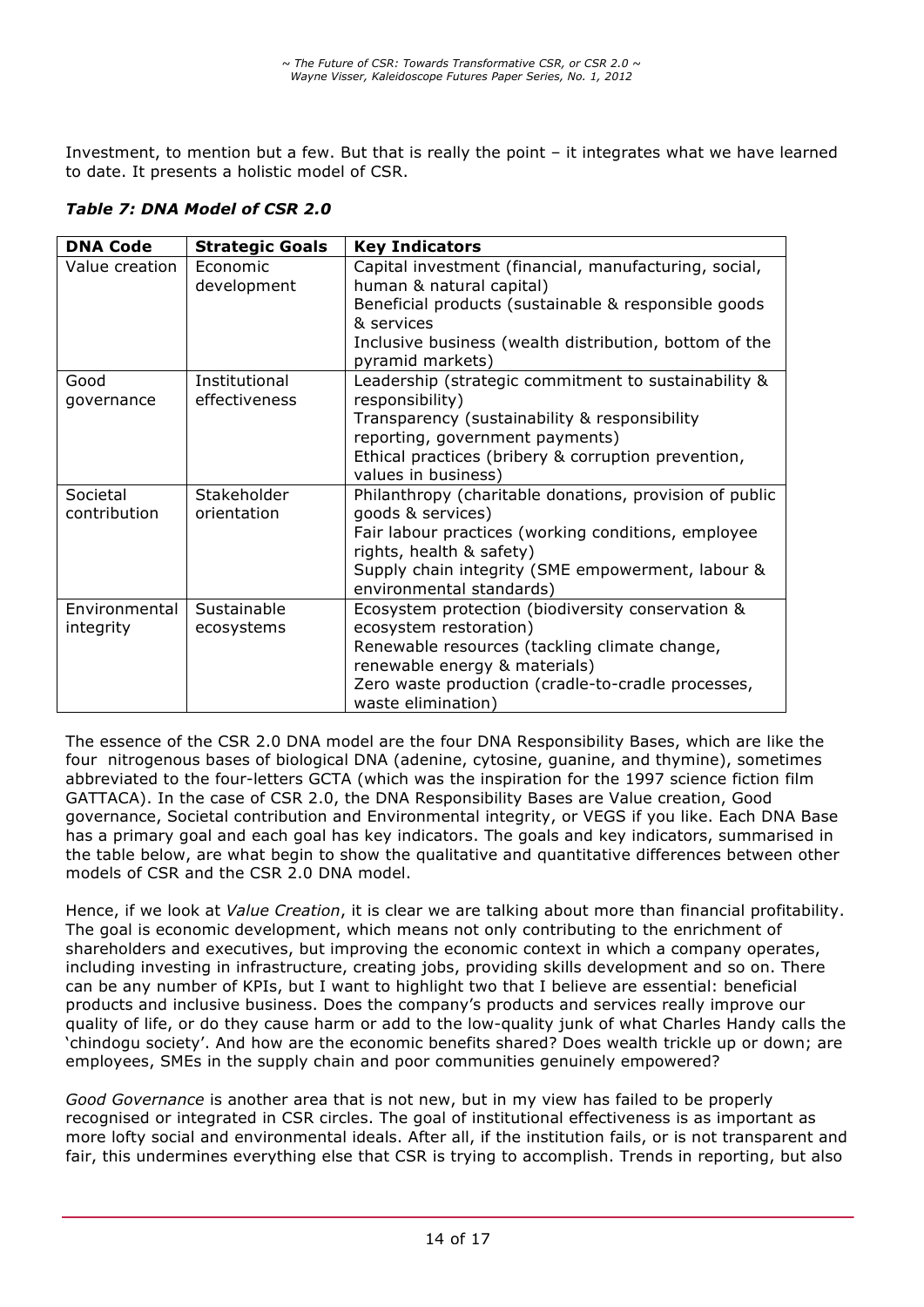other forms of transparency like social media and brand- or product-linked public databases of CSR performance, will be increasingly important indicators of success, alongside embedding ethical conduct in the culture of companies. Tools like Goodguide, KPMG's Integrity Thermometer and Covalence's EthicalQuote ranking will become more prevalent.

*Societal Contribution* is an area that CSR is traditionally more used to addressing, with its goal of stakeholder orientation. This gives philanthropy its rightful place in CSR – as one tile in a larger mosaic – while also providing a spotlight for the importance of fair labour practices. It is simply unacceptable that there are more people in slavery today than there were before it was officially abolished in the 1800s, just as regular exposures of high-brand companies for the use of childlabour are despicable. This area of stakeholder engagement, community participation and supply chain integrity remains one of the most vexing and critical elements of CSR.

Finally, *Environmental Integrity* sets the bar way higher than minimising damage and rather aims at maintaining and improving ecosystem sustainability. The KPIs give some sense of the ambition required here – 100% renewable energy and zero waste. We cannot continue the same practices that have, according to WWF's Living Planet Index, caused us to lose a third of the biodiversity on the planet since they began monitoring 1970. Nor can we continue to gamble with prospect of dangerous – and perhaps catastrophic and irreversible – climate change.

A final point to make is that CSR 2.0 – standing for corporate sustainability and responsibility – also proposes a new interpretation for these terms. Like two intertwined strands of DNA, sustainability and responsibility can be thought of as different, yet complementary elements of CSR. Hence, sustainability can be conceived as the destination - the challenges, vision, strategy and goals, i.e. what we are aiming for – while responsibility is more about the journey – our solutions, responses, management and actions, i.e. how we get there.

# **Conclusion**

When all is said and done, CSR 2.0 comes down to one thing: clarification and reorientation of the purpose of business. It is a complete misnomer to believe that the purpose of business is to be profitable, or to serve shareholders. These are simply means to an end. Ultimately, the purpose of business is to serve society, through the provision of safe, high quality products and services that enhance our wellbeing, without eroding our ecological and community life-support systems. As David Packard, co-founder of Hewlett-Packard, wisely put it:

Why are we here? Many people assume, wrongly, that a company exists solely to make money. People get together and exist as a company so that they are able to accomplish something collectively that they could not accomplish separately - they make a contribution to society.

Making a positive contribution to society is the essence of CSR 2.0 – not just as a marginal afterthought, but as a way of doing business. This is not about bailing out the Titanic with a teaspoon - which is the current effect of CSR 1.0 - but turning the whole ship around. CSR 2.0 is about designing and adopting an inherently sustainable and responsible business model, supported by a reformed financial and economic system that makes creating a better world the easiest, most natural and rewarding thing to do.

CSR is dead! Long live CSR!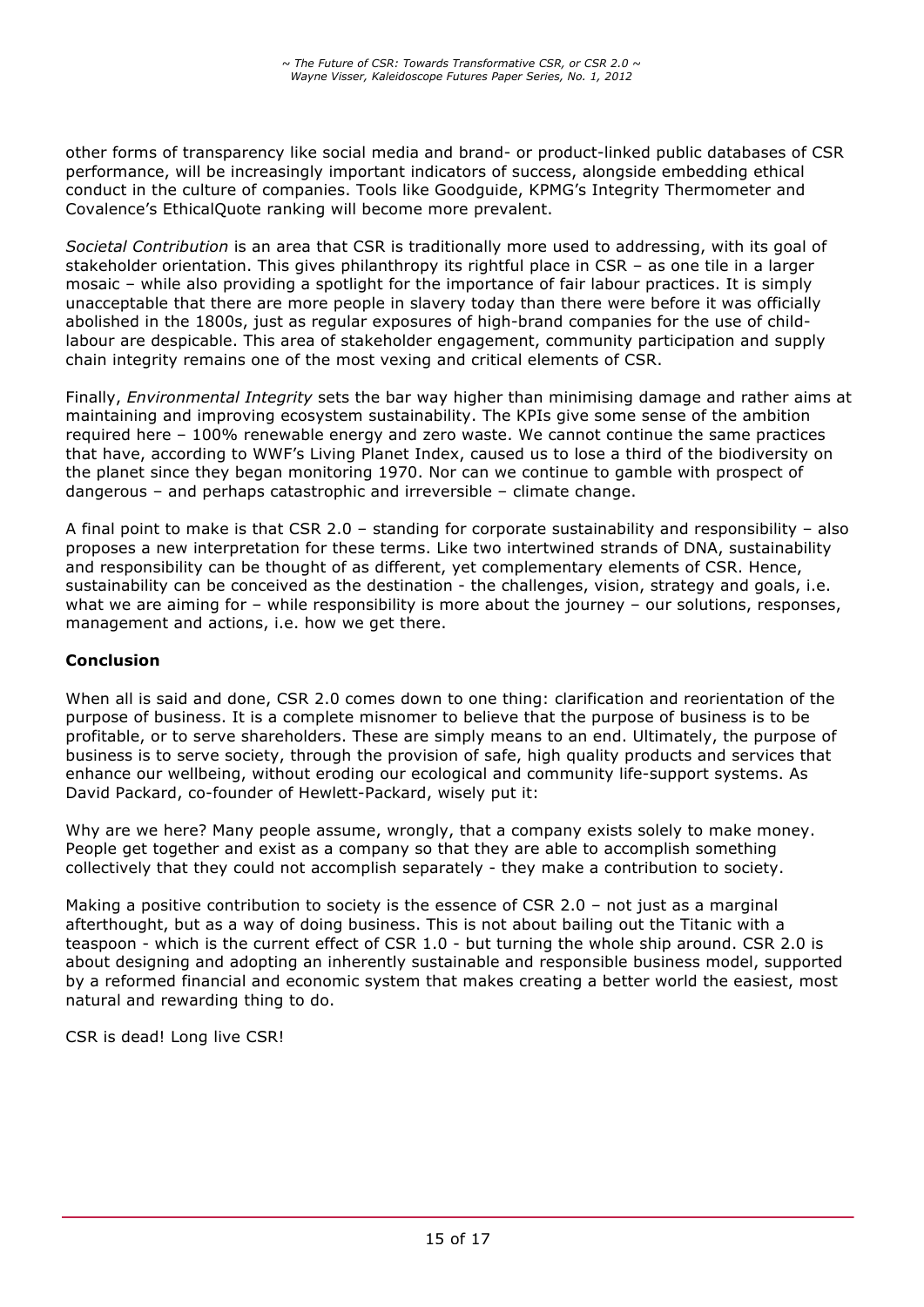#### **References**

Andersen, R.C., 2009. *Confessions of a Radical Industrialist: Profits, People, Purpose – Doing Business by Respecting the Earth.*

Carroll, A.B., 1991. The Pyramid of Corporate Social Responsibility: Toward the Moral Management of Organizational Stakeholders. *Business Horizons*, July-August.

Christian Aid, 2004. *Behind the Mask: The Real Face of CSR*. London: Christian Aid.

Cohen, B. and Greenfield, J., 1994. *Ben & Jerry's: The Inside Scoop: How Two Real Guys Built a Business with a Social Conscience and a Sense of Humor*. Crown.

Drucker, P., 1993. *The Practice of Management*. New York: Collins.

Elkington, J. 1994. Towards the Sustainable Corporation: Win-Win-Win Strategies for Sustainable Development. *California Management Review*, 36(2): 90-100.

Freeman, R.E., 1984. *Strategic Management: A Stakeholder Approach*. Boston, MA: Pitman.

Friedman, T.L., 2008. *Hot, Flat, and Crowded: Why We Need a Green Revolution – and How It Can Renew America*. New York: Farrar, Straus and Giroux.

Griffin, J.J. and Mahon, J.F., 1997. The corporate social performance and corporate financial performance debate. *Business & Society*, 36, p. 5.

Gupte, P., 2005. Arthur Laffer: corporate social responsibility detrimental to stockholders, *The Sun New York*, January 19.

Hawken, P., 1994. *The Ecology of Commerce: A Declaration of Sustainability*. New York: HarperBusiness.

Hollender, J. and Breen, B., 2010. *The Responsibility Revolution: How the Next Generation of Businesses Will Win.* Jossey-Bass.

Karnani, A., 2010. The case against corporate social responsibility. *Wall Street Journal,* 23 August.

Klein, N., 2000. *No Logo*: *No Space, No Choice, No Jobs*. Picador.

Klein, N., 2007. *The Shock Doctrine: The Rise of Disaster Capitalism*. Metropolitan Books.

Lomborg, B., 2001. *Skeptical Environmentalist*: *Measuring the Real State of the World*. Cambridge, UK: Cambridge University Press.

Margolis, J.D. and Walsh, J.P., 2001. *People and Profits? The Search for a Link between a Company's Social and Financial Performance*. Mahwah, N.J.: Lawrence Erlbaum Associates.

McDonough, W. and Braungart, M., 2002. *Cradle to Cradle: Remaking the Way We Make Things*. North Point Press.

Porter, M.E. and Kramer, M.R., 2006. Strategy and society: the link between competitive advantage and corporate social responsibility. *Harvard Business Review*, December.

Prahalad, C. K., & Hart, S. L. 2002. The Fortune at the Bottom of the Pyramid. *Strategy and Business*, 26(54-67).